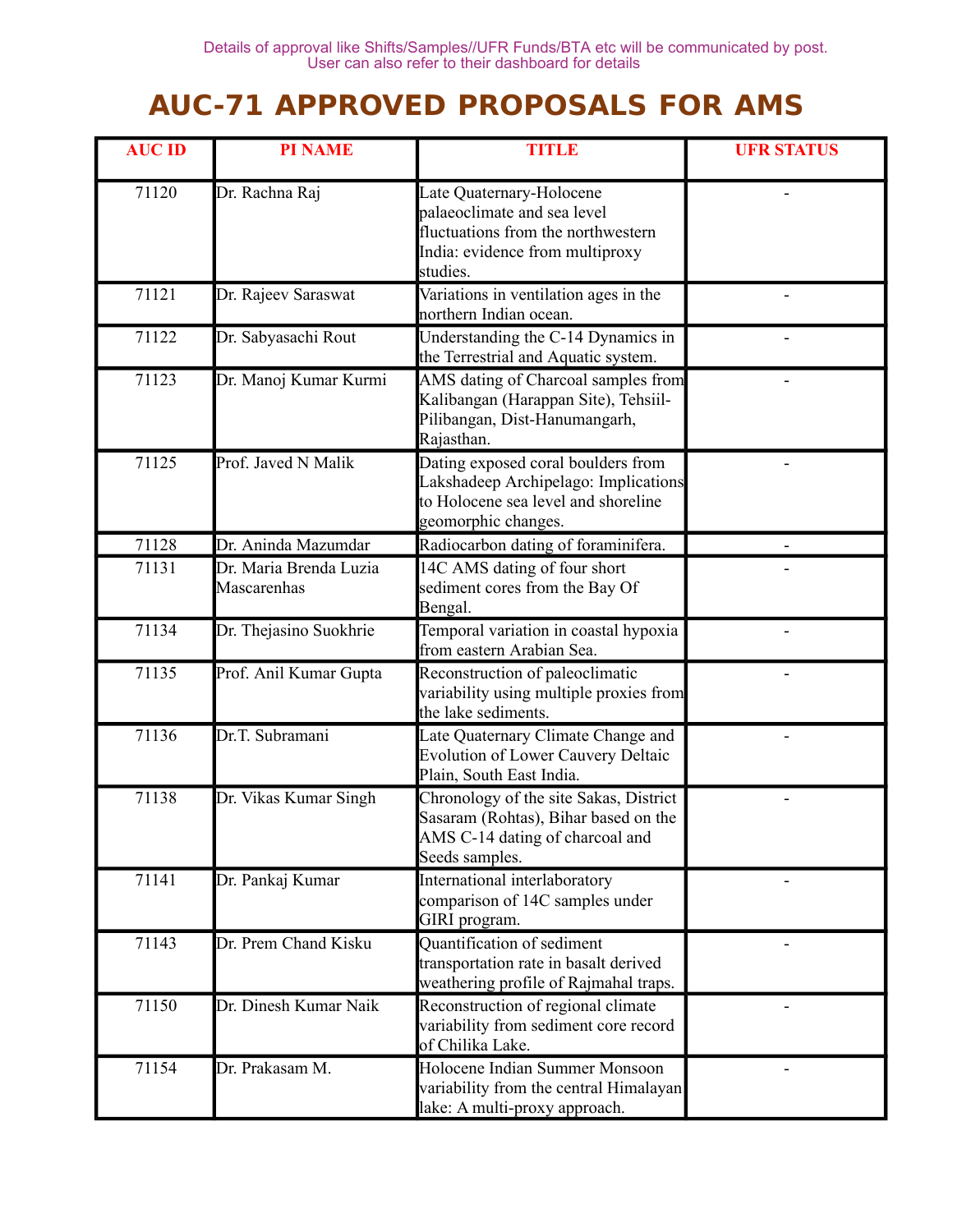| 71230 | Mr. Manmohan Kukreti      | Reconstruction of Palaeoclimatic<br>changes from palaeolake deposits of<br>Bhimtal and Bhikiyasain area,<br>Kumaun Himalaya.                                    |  |
|-------|---------------------------|-----------------------------------------------------------------------------------------------------------------------------------------------------------------|--|
| 71231 | Ms. Neha kholia           | High resolution holocene climatic<br>changes in Himachal Pradesh using<br>lake deposits.                                                                        |  |
| 71232 | Ms. Reshma KV             | Indian Summer Monsoon variability<br>during the Holocene in southern India:<br>Evidence from lacustrine sediments.                                              |  |
| 71233 | Ms. Ammoose K Jayan       | <b>Evolution of the Indian Summer</b><br>Monsoon during Marine Isotope Stage<br>(MIS) 1 and 2: Inferences from the<br>South-western Bay of Bengal<br>sediments. |  |
| 71234 | Mr. Mohd Azhar Ansari     | Tectono-Geomorphic and<br>Paleoseismic studies along the foothill<br>zone of Kumaon Himalaya, Central<br>Himalaya, India.                                       |  |
| 71235 | Ms. Pooja Chand           | Study of climate change during the<br>last millennium recorded in selected<br>lakes of NW Himalaya.                                                             |  |
| 71247 | Ms. Anchana P             | Climate Interpretation from Peat<br>Based Proxy.                                                                                                                |  |
| 71250 | Mr. Shashi Shekhar Shukla | Palaeo-geomorphic features and its<br>environment: A geomorphological<br>study of Sai-Ganga Doab.                                                               |  |
| 71251 | Mr. Brijesh Kumar         | Late Quaternary paleoceanographic<br>reconstruction from the Equatorial<br>Indian Ocean: emphasis on Indian<br>Ocean Dipole.                                    |  |
| 71253 | Ms. AL Fathima            | Landscape evolution and basin<br>dynamics of the Cauvery Basin, South<br>India: implications on paleoclimate<br>and tectonics.                                  |  |
| 71259 | Mr. Aqib Jamal Ansari     | Paleoclimate reconstruction from a<br>lacustrine archive in the<br>Ghaghara-Rapti interfluve, Ganga<br>Plains.                                                  |  |
| 71263 | Mr. Prasoon Shukla        | To determine Paleoclimate and<br>Paleo-ocean circulation in the central<br>Indian ocean using shark teeth and<br>polymetallic nodules.                          |  |
| 71264 | Mr. Sayantan de           | Isotopic and geochemical study of<br>hydrothermal ridge sediments in<br>Indian Ocean.                                                                           |  |
| 71267 | Ms. Sruthy Rose Baby      | Planktonic foraminifera from<br>northeastern Arabian Sea for<br>monsoonal variability and upwelling<br>records during Holocene.                                 |  |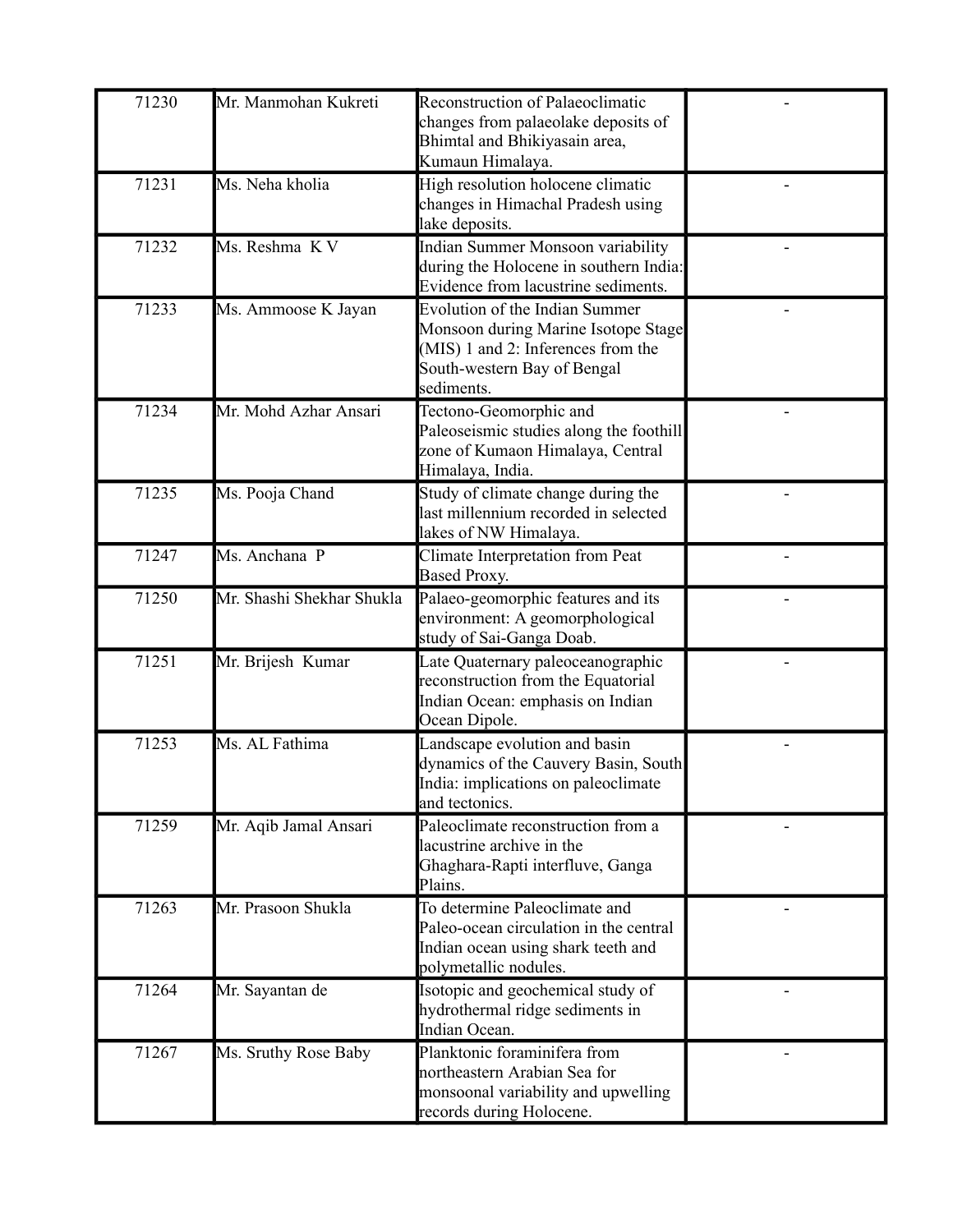| 71269 | Mr. Nikhil Rajeshchandra<br>Singh | Paleoclimate and Paleo-environmental<br>studies of Corals in the last 1000<br>years.                                                                                                                                          |                  |
|-------|-----------------------------------|-------------------------------------------------------------------------------------------------------------------------------------------------------------------------------------------------------------------------------|------------------|
| 71358 | Dr. Punarbasu Chaudhuri           | Application of 14C bomb spike to<br>understand the history of<br>anthropogenic contaminations in<br>Antarctica.                                                                                                               | UFR not approved |
| 71401 | Ms. Sreevidya E                   | Late Cenozoic pteropod<br>abundances/preservation records from<br>the Indian Ocean.                                                                                                                                           |                  |
| 71402 | Prof. Karunakara. N               | Validation of liquid scintillation<br>spectrometry based carbon-14<br>measurements techniques by AMS<br>and development of reference<br>materials for environmental<br>monitoring applications around<br>nuclear power plant. |                  |

## **AUC-71 APPROVED PROPOSALS FOR MATERIALS SCIENCE & ATOMIC PHYSICS**

| <b>AUC ID</b> | <b>PI NAME</b>       | <b>TITLE</b>                                                                                                                                                       | <b>UFR STATUS</b> |
|---------------|----------------------|--------------------------------------------------------------------------------------------------------------------------------------------------------------------|-------------------|
| 71507         | Dr. Jyoti Rajput     | Study of hydrogen migration and bond<br>rearrangement in simple<br>hydrocarbons.                                                                                   |                   |
| 71124         | Dr. Alka Garg        | Designing and Study of Light Weight<br>Portable Polymer based Bismuth<br>Tri-iodide Composite Radiation<br>detector for Medical Applications.                      |                   |
| 71127         | Dr. Vishnu Chauhan   | Influence of SHI irradiation on high<br>performance metal-insulator-metal<br>capacitor fabricated by oxide based<br>high-k dielectrics for memory<br>applications. |                   |
| 71129         | Dr. P. P. Pradyumnan | Tailoring The thermoelectric<br>properties of CuO and CuS with<br>Heavy ion irradiation.                                                                           |                   |
| 71130         | Dr. P. P. Pradyumnan | Effect of heavy ion implantation on<br>the thermoelectric properties of Tin<br>Selenides.                                                                          |                   |
| 71137         | Prof. Somnath C Roy  | Modifying optical absorption<br>characteristics and electronic energy<br>band structure of TiO2 nanostructures<br>through high energy ion beam<br>irradiation.     |                   |
| 71140         | Dr. Pushpal Ghosh    | Exploration of ion beam mediated<br>thermoluminescence of lanthanide<br>doped binary/ternary fluoride                                                              |                   |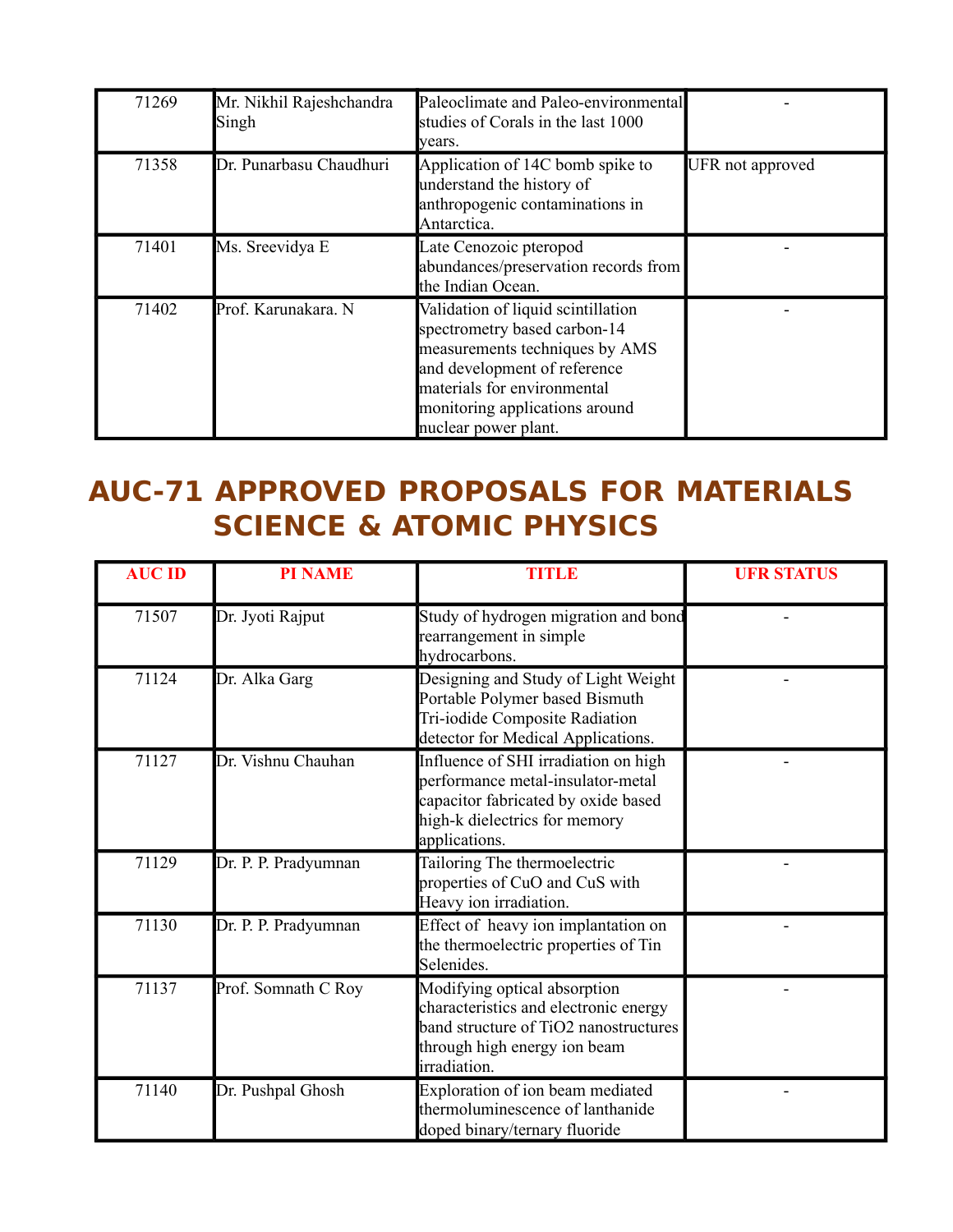|       |                          | nanocrystals prepared via ionic<br>liquids.                                                                                                                                        |                  |
|-------|--------------------------|------------------------------------------------------------------------------------------------------------------------------------------------------------------------------------|------------------|
| 71151 | Dr. Jyoti Ranjan Mohanty | Inducing magnetism in two<br>dimensional transition metal<br>dichalcogenides via defect<br>engineering using ion beam<br>irradiation.                                              |                  |
| 71239 | Mr. Darshan M            | Reliability study of semiconductor<br>devices for extreme environment<br>applications.                                                                                             |                  |
| 71243 | Ms. Deepika Gupta        | Synthesis, characterizations and low<br>energy ion beam induced<br>modifications of two-dimensional<br>molybdenum disulfide thin films for<br>device applications.                 |                  |
| 71248 | Mr. Amit Joshi           | Effect of ion irradiation on structural,<br>morphological, electrical, and<br>magnetic properties of neodymium<br>doped ferrite/polythiophene<br>nanocomposites.                   |                  |
| 71254 | Mr. Yogendar Singh       | Understanding the evolution of<br>bubbles in nano-structured ceramic for<br>nuclear waste form applications.                                                                       |                  |
| 71260 | Mr. Teki Mahesh          | Studies of ion beam irradiation<br>induced mixing effects and fabrication<br>of germanium nanoparticles<br>embedded in high-k dielectric HfO2.                                     |                  |
| 71262 | Mr. Vivek Kumar          | Development of radiation resistant<br>materials for the advanced nuclear<br>fuels.                                                                                                 |                  |
| 71337 | Prof. Shakeel Khan       | Effect of Swift Heavy Ion irradiation<br>on the structural, electrical and<br>magnetic properties of Ni doped<br>SmFeO3 multiferroic nano materials.                               | UFR not approved |
| 71340 | Dr. Shyamal Kumar Das    | Unravelling the influence of swift<br>heavy ion irradiation on the<br>electrochemical activity of graphite<br>electrode for application in<br>rechargeable aluminum-metal battery. | UFR not approved |
| 71343 | Dr. E. Kayalvizhy        | Ion beam induced modification on<br>starch based CaCO3 nanocomposite<br>hydrogels for convalescent drug<br>delivery system and heavy metal<br>adsorption.                          | UFR not approved |
| 71346 | Dr. Archana Tiwari       | Swift heavy ion irradiation mediated<br>reduction of graphene oxide for<br>thermoelectric applications.                                                                            | UFR approved.    |
| 71352 | Dr. Charu Dwivedi        | Effect of ion beam irradiation on the<br>electronic properties of the titanium<br>aluminum carbide based MXene.                                                                    | UFR not approved |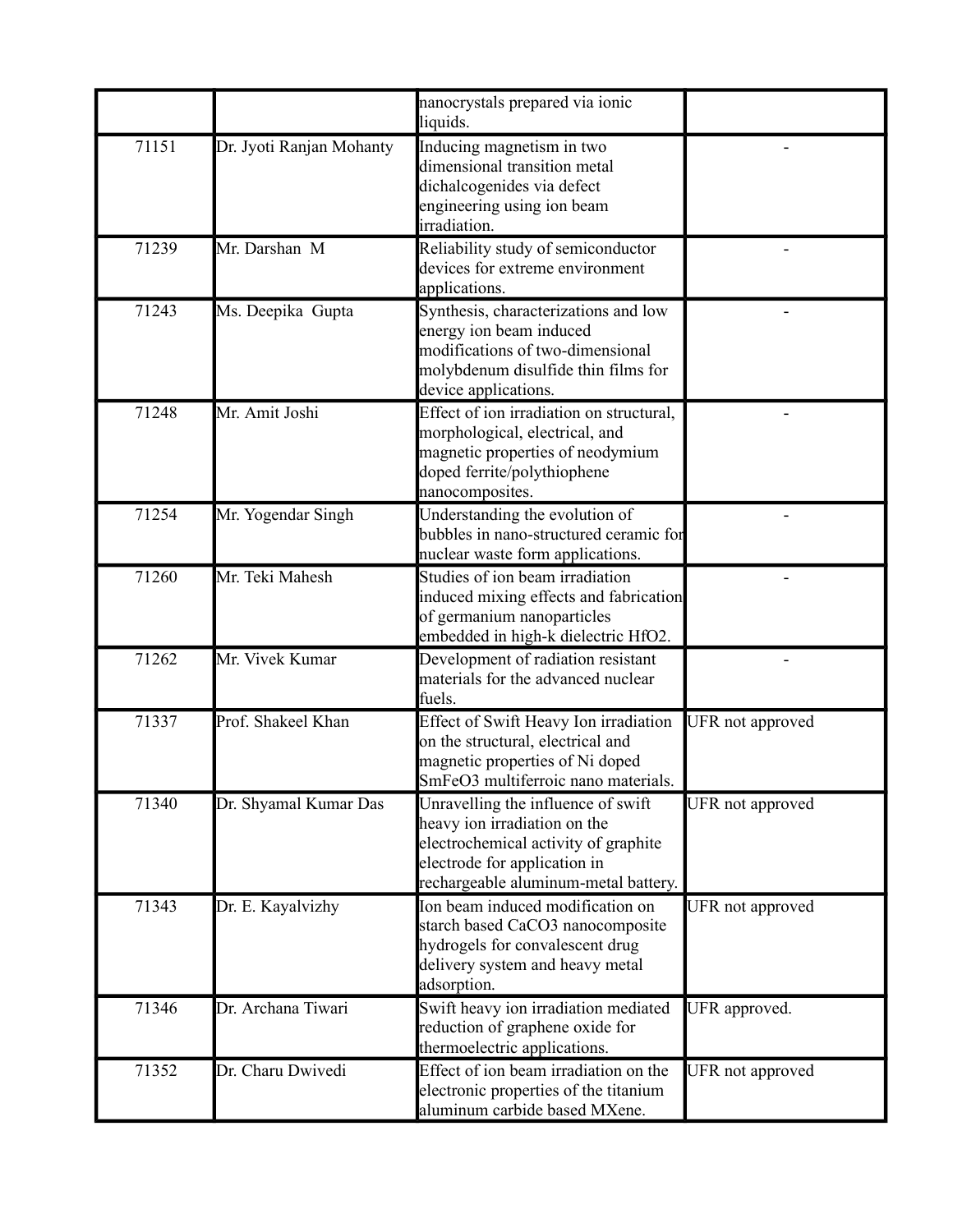| 71355 | Dr. Karthikeyan<br>Balasubramanian  | Investigation of ion irradiation effect<br>on the structural, morphological, and<br>electrochemical properties of forsterite<br>nanocomposites for energy storage<br>devices.              | UFR not approved |
|-------|-------------------------------------|--------------------------------------------------------------------------------------------------------------------------------------------------------------------------------------------|------------------|
| 71357 | Dr. Rahul Singhal                   | Study of Au-Fullerene nanocomposite UFR approved.<br>under low energy ion irradiation.                                                                                                     |                  |
| 71365 | Prof. Nikesh A. Shah                | Tuning of electrical properties<br>through field effects for manganite<br>based n-n Junctions: Role of Swift<br>Heavy Ion Irradiation.                                                     | UFR approved.    |
| 71367 | Dr. Yogita                          | Ion irradiation induced structural<br>transition and its correlation with<br>thermoelectric properties of Ge-Sb-Te<br>(GST) alloys.                                                        | UFR approved.    |
| 71369 | Dr. Dilip Kumar Singh               | Tuning response of Doped-ZnO<br>Nanowires based optical and sensing<br>devices through defect engineering.                                                                                 | UFR not approved |
| 71370 | Dr. Koteswara Rao Peta              | Fabrication and characterization of ion UFR not approved<br>induced graphene quantum dots<br>abetted Field-Effect Transistors<br>(I-GQDs-FETs) for detection of<br>allergen bio-compounds. |                  |
| 71372 | Prof. Sunita Rattan                 | Cost effective anion exchange<br>polymeric membranes for fuel cell<br>applications: Through swift heavy ion<br>track grafting technique.                                                   | UFR not approved |
| 71374 | Dr. Dhirendra Kumar<br>Chaudhary    | Tunning the work function of<br>transparent conducting oxides via Ion<br>Implantation technique for Perovskite<br>Solar Cell Devices.                                                      | UFR not approved |
| 71502 | Dr. Neeraj Shukla                   | Carbon and Helium ions irradiation<br>experiment on MoS2 Bulk.                                                                                                                             |                  |
| 71510 | Mr. Anmol Mahendra                  | Tunable axis Magnetic Sensor-ion<br>beam modification.                                                                                                                                     |                  |
| 71512 | Dr. Poonam Rani                     | Impact of Ion implantation in<br>Topological Insulator.                                                                                                                                    |                  |
| 71514 | Dr. (Mrs.) Jalaj Tripathi<br>Devgan | Effect of low energy ion beam and<br>gamma radiation on polymer<br>nanocomposites for potential<br>application as hydrogen storage<br>material.                                            |                  |
| 71516 | Dr. Pratap Kumar Sahoo              | Study of Fano-resonance line shape in<br>TiO2 system by low energy ion<br>beams.                                                                                                           |                  |
| 71518 | Dr. Javid Ali                       | Study the influence on the structural<br>and electronic properties of the<br>Graphene irradiated by low energy ion<br>beam of Carbon, Argon, and Silver<br>ions.                           |                  |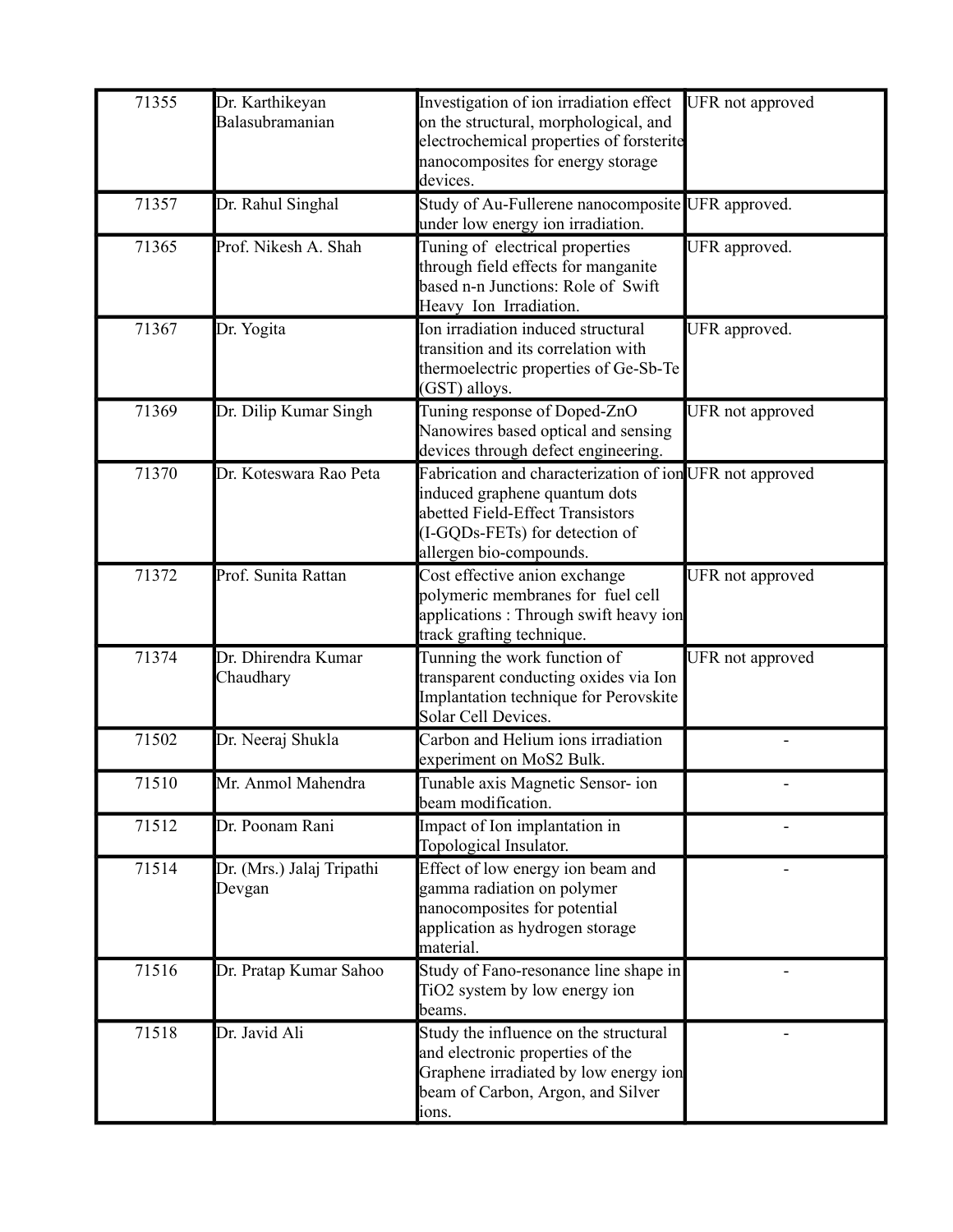| 71345 / 71335 Dr. P. Pazhanisamy     | Swift heavy ion irradiation on<br>Fe3O4@ Au Nanocomposite<br>Hydrogels to enhance the catalytic                                                                                                  | UFR not approved |
|--------------------------------------|--------------------------------------------------------------------------------------------------------------------------------------------------------------------------------------------------|------------------|
|                                      | reduction, cytotoxicity and<br>supercapacitors.                                                                                                                                                  |                  |
| 71501 / 71238 Prof. Om Prakash Sinha | To study the ion irradiation effect on<br>the nanocomposites of metal oxides<br>and 2-D (TMDC/Carbon-based)<br>nanomaterials.                                                                    |                  |
| 71504 / 71126 Dr. Sandeep Nigam      | Ion beam induced modification of<br>mixed oxide particle prepared via soft<br>chemical route.                                                                                                    |                  |
| 71505 / 71349 Dr. Anand Yadav        | Tuning of multiferroic property by ion UFR not approved<br>irradiation in cobalt chromite.                                                                                                       |                  |
| 71506 / 71350 Dr. Nitu Katariya      | Irradiation induced tunability<br>properties in selective P-type<br>delafossites of Opto-Electronic.                                                                                             | UFR not approved |
| 71508 / 71351 Dr. K. Thangaraju      | Ion Implantation on solution<br>processed Alq3/ZnO hybrid thin films<br>for efficient UV photodetector<br>applications.                                                                          | UFR not approved |
| 71511 / 71142 Dr. Ashish Kumar       | Investigations on the electrical, optical<br>and structural properties of Swift<br>Heavy Ion (SHI) irradiated Ga2O3<br>epitaxial layers and fabricated<br>Schottky Barrier Diodes (SBDs).        |                  |
| 71513 / 71145 Dr. Merry Gupta        | Role of composition and metal<br>capping layer on irradiation tolerance<br>of SiOC thin films.                                                                                                   |                  |
| 71515 / 71149 Dr. Pratap Kumar Sahoo | Ion beam induced epitaxial<br>crystallization of MgO and MgO/NiO                                                                                                                                 |                  |
| 71517 / 71366 Dr. Sachin Kumar Singh | Ion-beam Irradiation induced<br>modifications in functional properties<br>of Chiral Liquid Crystals and their<br>applications in fabrication of<br>ultrasensitive chip-based<br>Optical-Sensors. | UFR approved.    |

## **AUC-71 APPROVED PROPOSALS FOR NUCLEAR PHYSICS**

| <b>AUC ID</b> | <b>PI NAME</b>         | <b>TITLE</b>                                                                                                         | <b>UFR STATUS</b> |
|---------------|------------------------|----------------------------------------------------------------------------------------------------------------------|-------------------|
| 71132         | Dr. Chandrani Majumder | Study of spectroscopic properties of<br>125Ba.                                                                       |                   |
| 71147         | Dr. Pankaj Kumar Giri  | Heavy ion induced nuclear<br>fusion-fission dynamics study and<br>target burn-up estimation below 10<br>MeV/Nucleon. |                   |